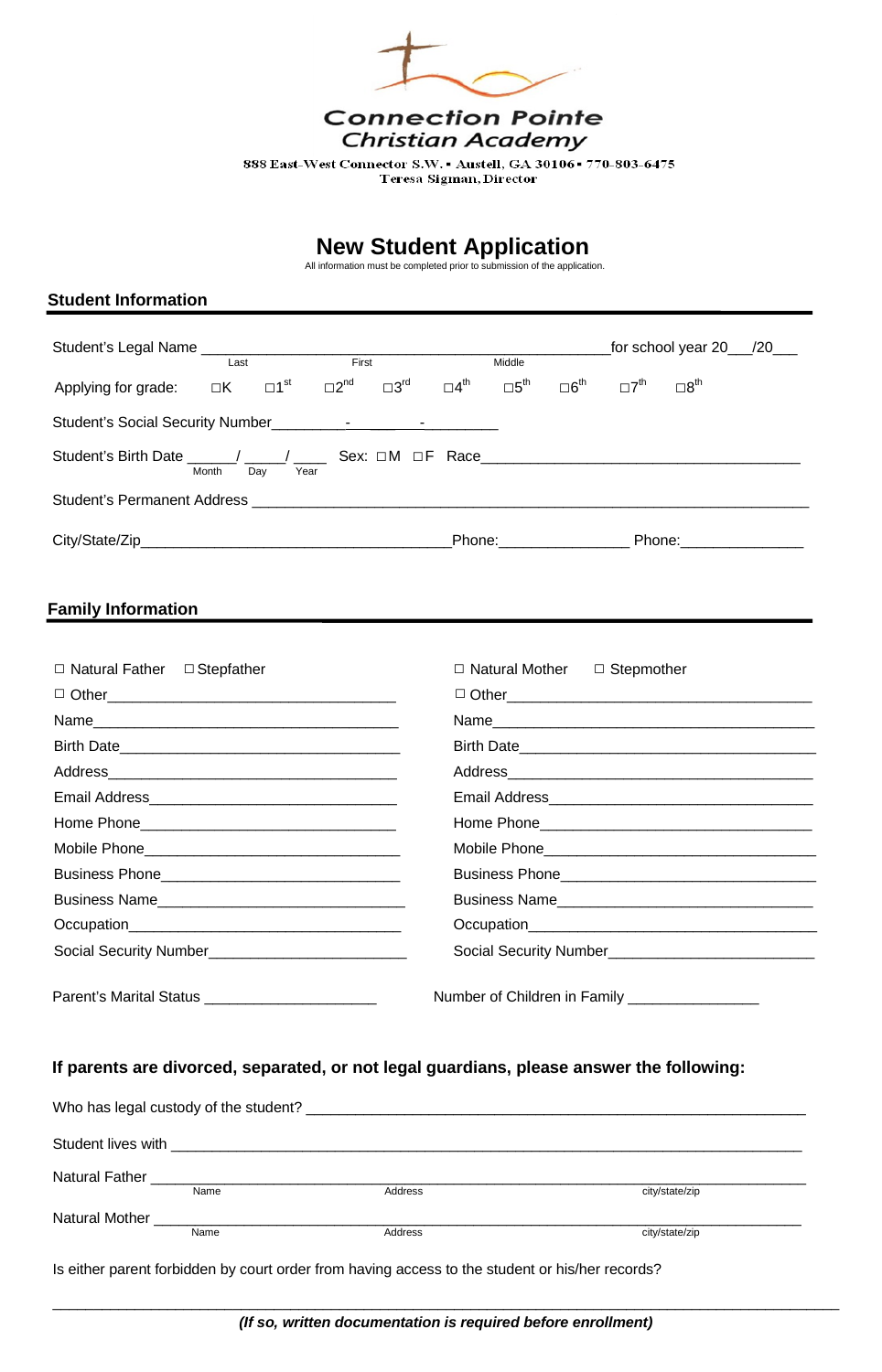## **Family Information (continued)**

If there are other children in your family, please complete the following:

|                                                          | List any particular talents or interests you would be willing to share with the school:                       |                  |       |                         |
|----------------------------------------------------------|---------------------------------------------------------------------------------------------------------------|------------------|-------|-------------------------|
|                                                          |                                                                                                               |                  |       |                         |
|                                                          |                                                                                                               |                  |       |                         |
| please complete:                                         | If the student's grandparents would like to receive invitations, newsletters, or other information from CPCA, |                  |       |                         |
| <b>Academic Information</b>                              |                                                                                                               |                  |       |                         |
|                                                          | Please list the schools previously attended (including CPCA if enrollment interrupted):                       |                  |       |                         |
| School                                                   | Address                                                                                                       | City, State, Zip | Dates | <b>Grades completed</b> |
|                                                          |                                                                                                               |                  |       |                         |
|                                                          |                                                                                                               |                  |       |                         |
| Has the student:<br>Yes<br><b>No</b><br>$\Box$<br>$\Box$ | Been retained in any grade(s)? If yes, which grade(s)? __________________________                             |                  |       |                         |

- □ □ Been placed in a learning disability class? If yes, which subjects? \_\_\_\_\_\_\_\_\_\_\_\_\_\_\_\_\_\_\_\_\_\_\_\_\_\_\_\_
- □ □ Been placed in an honors program? If yes, which subjects? \_\_\_\_\_\_\_\_\_\_\_\_\_\_\_\_\_\_\_\_\_\_\_
- □ □ Used alcohol\_\_\_\_ tobacco\_\_\_\_ marijuana\_\_\_\_ narcotics\_\_\_\_
- □ □ Been suspended\_\_\_\_ Expelled\_\_\_\_ Asked to withdraw\_\_\_\_ If yes to any of these, please provide full particulars on a separate sheet, including name of principal and name, address, and phone of school.

 $\mathcal{L}_\mathcal{L} = \mathcal{L}_\mathcal{L} = \mathcal{L}_\mathcal{L} = \mathcal{L}_\mathcal{L} = \mathcal{L}_\mathcal{L} = \mathcal{L}_\mathcal{L} = \mathcal{L}_\mathcal{L} = \mathcal{L}_\mathcal{L} = \mathcal{L}_\mathcal{L} = \mathcal{L}_\mathcal{L} = \mathcal{L}_\mathcal{L} = \mathcal{L}_\mathcal{L} = \mathcal{L}_\mathcal{L} = \mathcal{L}_\mathcal{L} = \mathcal{L}_\mathcal{L} = \mathcal{L}_\mathcal{L} = \mathcal{L}_\mathcal{L}$ 

Why is the student moving from his/her present school? \_\_\_\_\_\_\_\_\_\_\_\_\_\_\_\_\_\_\_\_\_\_\_\_\_\_\_\_\_\_\_\_\_\_\_\_\_\_\_\_\_\_\_\_\_

Why have you selected CPCA for your child's education? **Why have your selected** CPCA for your child's education?

\_\_\_\_\_\_\_\_\_\_\_\_\_\_\_\_\_\_\_\_\_\_\_\_\_\_\_\_\_\_\_\_\_\_\_\_\_\_\_\_\_\_\_\_\_\_\_\_\_\_\_\_\_\_\_\_\_\_\_\_\_\_\_\_\_\_\_\_\_\_\_\_\_\_\_\_\_\_\_\_\_\_\_\_\_\_\_\_\_\_

 $\_$  ,  $\_$  ,  $\_$  ,  $\_$  ,  $\_$  ,  $\_$  ,  $\_$  ,  $\_$  ,  $\_$  ,  $\_$  ,  $\_$  ,  $\_$  ,  $\_$  ,  $\_$  ,  $\_$  ,  $\_$  ,  $\_$  ,  $\_$  ,  $\_$  ,  $\_$  ,  $\_$  ,  $\_$  ,  $\_$  ,  $\_$  ,  $\_$  ,  $\_$  ,  $\_$  ,  $\_$  ,  $\_$  ,  $\_$  ,  $\_$  ,  $\_$  ,  $\_$  ,  $\_$  ,  $\_$  ,  $\_$  ,  $\_$  ,

How did you learn of CPCA? \_\_\_\_\_\_\_\_\_\_\_\_\_\_\_\_\_\_\_\_\_\_\_\_\_\_\_\_\_\_\_\_\_\_\_\_\_\_\_\_\_\_\_\_\_\_\_\_\_\_\_\_\_\_\_\_\_\_\_\_\_\_\_\_\_\_

□ Church □ Friend/family □ Newspaper □ Radio □ Magazine □ Other \_\_\_\_\_\_\_\_\_\_\_\_\_\_\_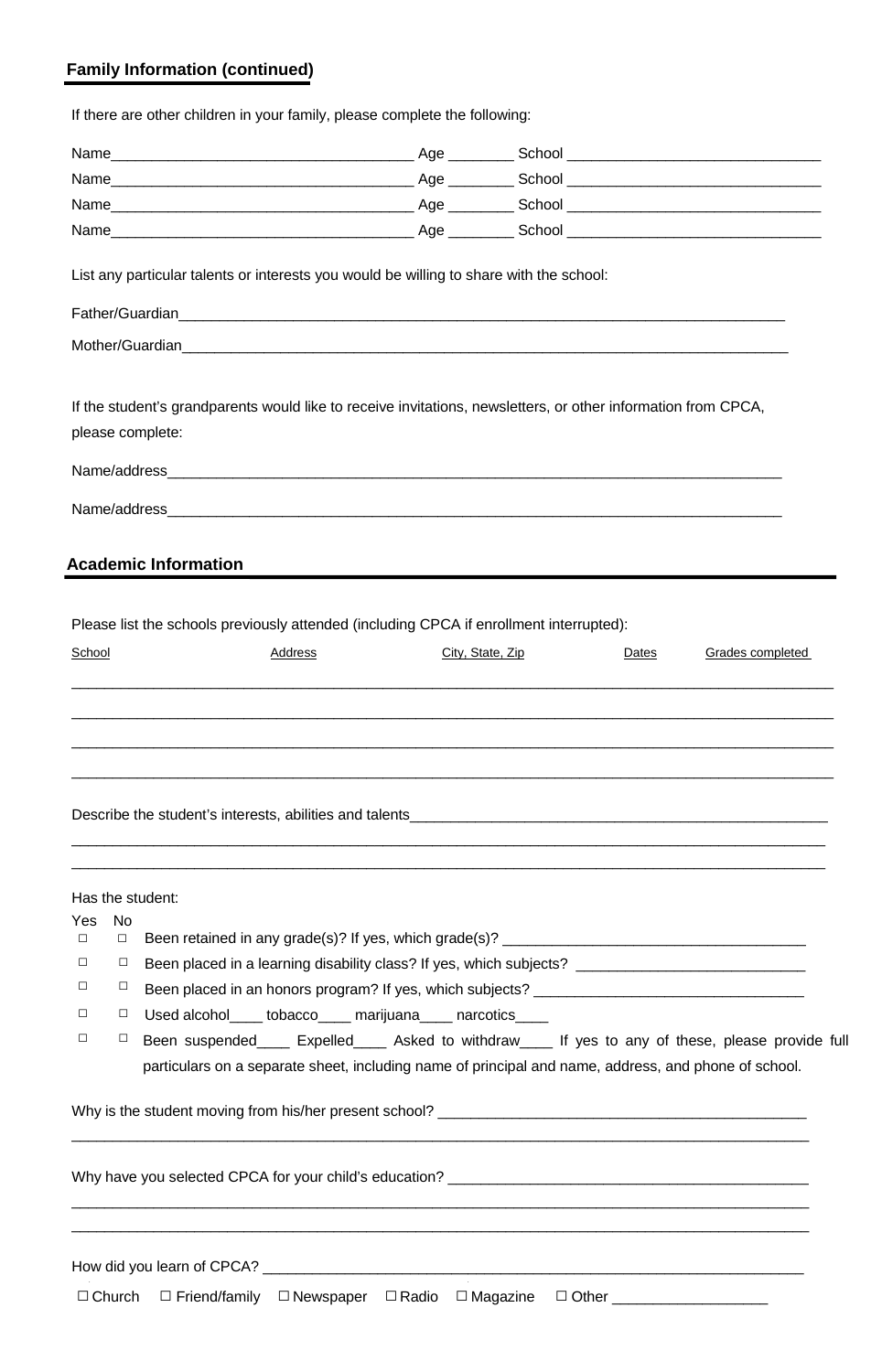| Name | Address        | <b>Phone Number</b> | <b>Relationship to Student</b> |
|------|----------------|---------------------|--------------------------------|
| Name | Address        | <b>Phone Number</b> | <b>Relationship to Student</b> |
| Name | Address        | <b>Phone Number</b> | <b>Relationship to Student</b> |
| Name | <b>Address</b> | <b>Phone Number</b> | <b>Relationship to Student</b> |

If not indicated above, list those you authorize to pick-up your child from school:

|      |                                   | Please list emergency contacts in the event parents/guardians cannot be reached: |                     | school?       | Is this person authorized<br>to pick-up your child from |
|------|-----------------------------------|----------------------------------------------------------------------------------|---------------------|---------------|---------------------------------------------------------|
| Name | Relationship<br><b>To Student</b> | Address                                                                          | <b>Phone Number</b> | $\Box$<br>Yes | $\Box$<br><b>No</b>                                     |
| Name | Relationship<br>to Student        | <b>Address</b>                                                                   | <b>Phone Number</b> | $\Box$<br>Yes | $\Box$<br><b>No</b>                                     |
| Name | Relationship<br>to Student        | <b>Address</b>                                                                   | <b>Phone Number</b> | $\Box$<br>Yes | $\Box$<br><b>No</b>                                     |
| Name | Relationship<br>to Student        | Address                                                                          | <b>Phone Number</b> | $\Box$<br>Yes | $\Box$<br><b>No</b>                                     |
| Name | Relationship<br>to Student        | Address                                                                          | <b>Phone Number</b> | $\Box$<br>Yes | $\Box$<br><b>No</b>                                     |

## **Health Information**

Does the student have any physical disability or condition which might affect his/her school work, including physical

\_\_\_\_\_\_\_\_\_\_\_\_\_\_\_\_\_\_\_\_\_\_\_\_\_\_\_\_\_\_\_\_\_\_\_\_\_\_\_\_\_\_\_\_\_\_\_\_\_\_\_\_\_\_\_\_\_\_\_\_\_\_\_\_\_\_\_\_\_\_\_\_\_\_\_\_\_\_\_\_\_\_\_\_\_\_\_\_

\_\_\_\_\_\_\_\_\_\_\_\_\_\_\_\_\_\_\_\_\_\_\_\_\_\_\_\_\_\_\_\_\_\_\_\_\_\_\_\_\_\_\_\_\_\_\_\_\_\_\_\_\_\_\_\_\_\_\_\_\_\_\_\_\_\_\_\_\_\_\_\_\_\_\_\_\_\_\_\_\_\_\_\_\_\_\_\_

Does the student have vision or hearing difficulties? \_\_\_\_\_\_\_\_\_\_\_\_\_\_\_\_\_\_\_\_\_\_\_\_\_\_\_\_\_\_\_\_\_\_\_\_\_\_\_\_\_\_\_\_\_\_

\_\_\_\_\_\_\_\_\_\_\_\_\_\_\_\_\_\_\_\_\_\_\_\_\_\_\_\_\_\_\_\_\_\_\_\_\_\_\_\_\_\_\_\_\_\_\_\_\_\_\_\_\_\_\_\_\_\_\_\_\_\_\_\_\_\_\_\_\_\_\_\_\_\_\_\_\_\_\_\_\_\_\_\_\_\_\_\_

Please list any allergies the student has \_\_\_\_\_\_\_\_\_\_\_\_\_\_\_\_\_\_\_\_\_\_\_\_\_\_\_\_\_\_\_\_\_\_\_\_\_\_\_\_\_\_\_\_\_\_\_\_\_\_\_\_\_\_\_\_

\_\_\_\_\_\_\_\_\_\_\_\_\_\_\_\_\_\_\_\_\_\_\_\_\_\_\_\_\_\_\_\_\_\_\_\_\_\_\_\_\_\_\_\_\_\_\_\_\_\_\_\_\_\_\_\_\_\_\_\_\_\_\_\_\_\_\_\_\_\_\_\_\_\_\_\_\_\_\_\_\_\_\_\_\_\_\_\_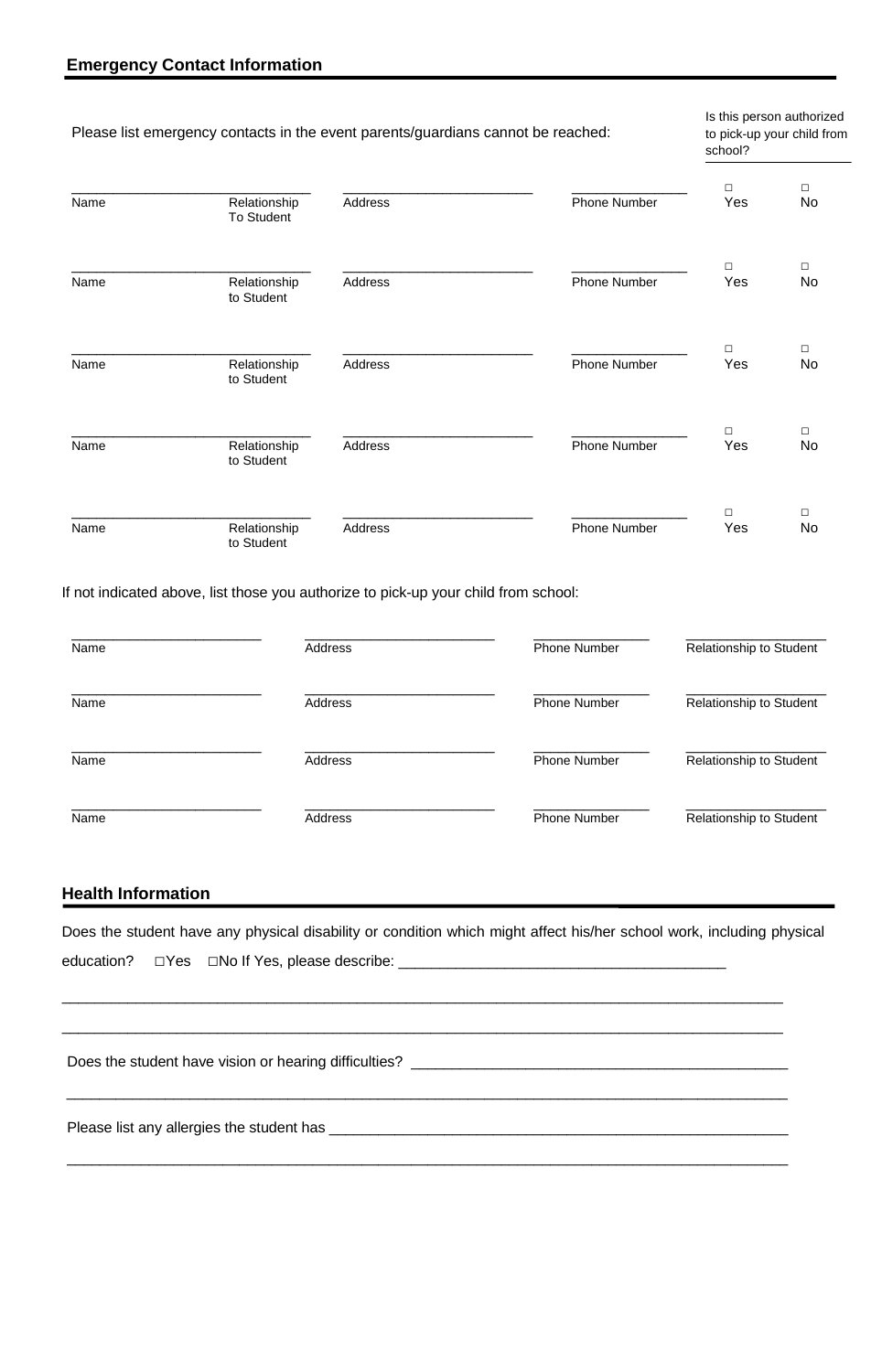## **Spiritual Information**

CPCA strongly encourages the parents of our students to be (1) a professing Christian and (2) express that profession through active membership in a local church. Please complete the following:

|                                                            |                  |              |                                            | <b>Church Attendance</b>      |        | <b>Active</b>      | <b>Regular Bible</b>                                                                                                  |
|------------------------------------------------------------|------------------|--------------|--------------------------------------------|-------------------------------|--------|--------------------|-----------------------------------------------------------------------------------------------------------------------|
|                                                            | <b>Christian</b> | <b>Other</b> |                                            | weekly+ occasional infrequent |        | <b>Prayer Life</b> | <b>Reading</b>                                                                                                        |
| Father/Guardian                                            | $\Box$           | $\Box$       | $\Box$                                     | $\Box$ and $\Box$ and $\Box$  | $\Box$ | $\Box$             | $\Box$                                                                                                                |
| Mother/Guardian                                            | $\Box$           | $\Box$       | <b>Contract Contract Contract Contract</b> | $\Box$                        | $\Box$ | $\Box$             | $\Box$                                                                                                                |
| <b>Student</b>                                             | $\Box$           | $\Box$       | $\Box$                                     | $\Box$                        | $\Box$ | $\Box$             | $\Box$                                                                                                                |
|                                                            |                  |              |                                            |                               |        |                    |                                                                                                                       |
|                                                            |                  |              |                                            |                               |        |                    |                                                                                                                       |
| <b>Financial Information</b>                               |                  |              |                                            |                               |        |                    | <u> 1980 - Johann Stoff, deutscher Stoff, der Stoff, der Stoff, der Stoff, der Stoff, der Stoff, der Stoff, der S</u> |
| Payment Plan: □ Annual □ Semi-Annual □ Monthly             |                  |              |                                            |                               |        |                    |                                                                                                                       |
| Person(s) responsible for tuition, fees and other charges: |                  |              |                                            |                               |        |                    |                                                                                                                       |
|                                                            |                  |              |                                            |                               |        |                    |                                                                                                                       |
|                                                            |                  |              |                                            |                               |        |                    |                                                                                                                       |
|                                                            |                  |              |                                            |                               |        |                    | _Phone _____________________                                                                                          |

# **Connection Pointe Christian Academy Mission Statement**

**"**It is the goal of Connection Pointe Christian Academy to provide a Christcentered education of high academic quality so that the students are prepared to take an active place in the home, the church, the state, and in their future vocations by applying Christian principles in a biblical manner that is glorifying

to God.**"**

*Connection Pointe Christian Academy admits students of any race, color, national and ethnic origin to all the rights, privileges, programs and activities made available to students of the school. It does not discriminate on the basis of race, color, national and ethnic origin in the administration of its educational policies, admissions policies, or any other school-administered programs.*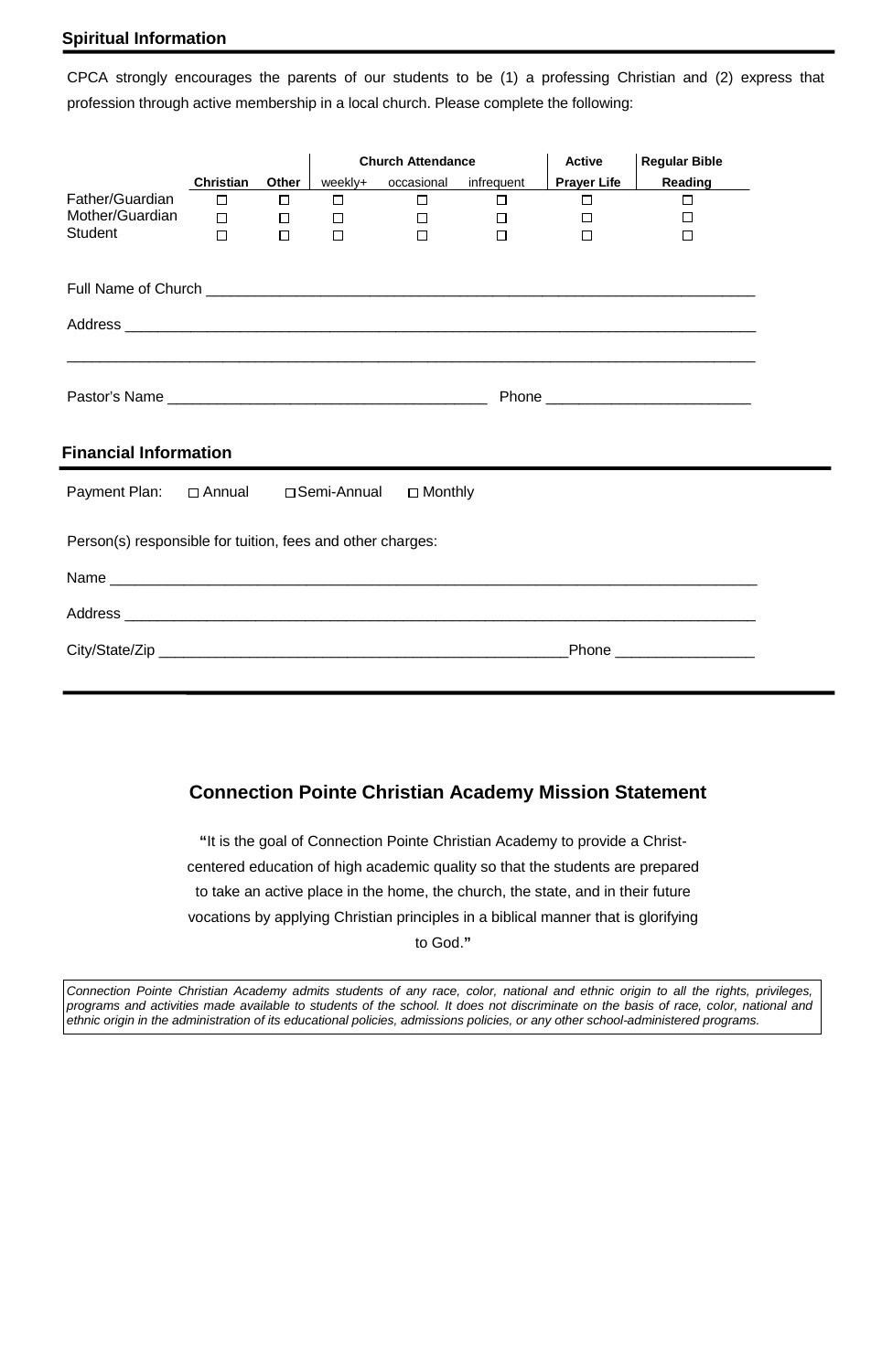# **Parent/Legal Guardian Statement**

# In making this application for my child to attend Connection Pointe Christian Academy:

- I agree to support the spiritual, moral, dress, and disciplinary standards of the school as outlined in the Student Handbook.
- I have read CPCA's Mission Statement and desire to have this type of education for my child.
- I am willing for my child to receive training in the historic doctrines of the Church, and support the school in its endeavor to encourage and guide my child in applying those doctrines to life.

# If my student is accepted:

- I agree to assume the responsibility for my student's education by supervising homework and keeping in regular contact with my student's teachers.
- I agree to support CPCA, to the best of my ability, through attendance and participation in various school activities.
- I agree to support, to the best of my ability, the school's entire program through prayer, time, and financial gifts. I understand that the school depends upon gifts above and beyond the tuition and thus conducts community fundraising, and that the school expects participation by all parents.
- Further, in the event my child becomes ill or is injured while under school supervision, I approve the school authorities to take the following steps:
	- 1. Contact a parent of the student and follow his/her instructions.
	- 2. Contact the student's physician and follow his/her instructions, in the event neither parent can be reached.
	- 3. Use their own discretion in contacting a properly licensed physician and following his/her instructions, in the event neither the parents nor the student's physician can be reached.

| Father's/Guardian's Signature | Date | Mother's/Guardian's Signature                       | Date |
|-------------------------------|------|-----------------------------------------------------|------|
|                               |      | (Both Parents/Guardians Must Sign This Application) |      |

If, in the opinion of a properly licensed and practicing physician, my child needs medical or surgical services which require my consent before being supplied and I cannot be reached, I hereby authorize, appoint, and empower the Director or his/her designee to furnish on my behalf such written or oral authorization as may be so required. Further, I release Connection Pointe Christian Academy and Connection Pointe Church of God from any liability which might arise from the giving of such authorization, it being my desire that my child be furnished with such medical or surgical services as soon as reasonably possible after the need arises.

- I give permission for my child to take part in all school activities, including sports and school-sponsored trips away from the school premises and I absolve Connection Pointe Christian Academy and Connection Pointe Church of God from liability to me or my child because of any injury to my child at school or during any school activity.
- I understand that this application cannot be considered without the application fee and that, if my student is accepted, I agree to the payment and/or refund policies as listed in the school's fee schedule and tuition policy.
	-
- I understand that, if I voluntarily withdraw my student or my student is dismissed once classes have begun, I am responsible to pay the full tuition to the end of the semester according to the schedule in the current tuition policy. Records cannot be forwarded to another school until all financial obligations have been satisfied.
- I understand that Connection Pointe Christian Academy reserves the right to refuse any application, or dismiss any student, at any time, for unacceptable work or conduct, or any other reason it deems necessary. Neither this application nor payment of fees is considered binding upon Connection Pointe Christian Academy.
- If legal action is required to collect tuition, I, the undersigned, will be responsible to pay reasonable attorney's fees.

*My signature below indicates that I have read, understand, and agree with the above.*